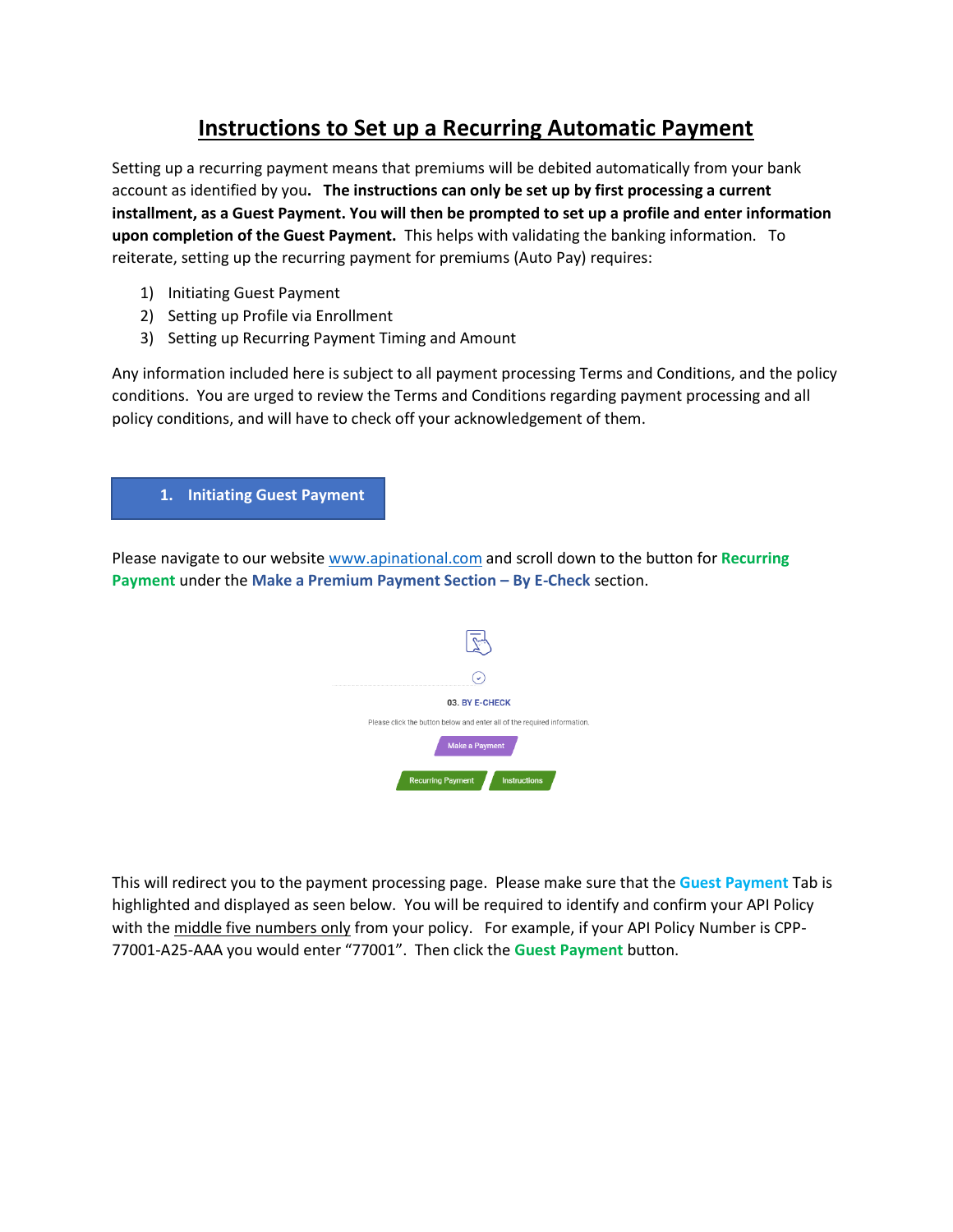| <b>LOGIN</b>             | <b>GUEST PAYMENT</b>             |  |                      |
|--------------------------|----------------------------------|--|----------------------|
|                          |                                  |  |                      |
| <b>API Policy Number</b> |                                  |  |                      |
|                          |                                  |  |                      |
|                          | <b>Confirm API Policy Number</b> |  |                      |
|                          |                                  |  |                      |
|                          |                                  |  | <b>Guest Payment</b> |

As follows you will then have to enter the Named Insured, which should be entered as the **business name** shows on your policy.

| American Property Insurance Company<br>APT. |       |               |                              | Home                           |
|---------------------------------------------|-------|---------------|------------------------------|--------------------------------|
| Home                                        |       |               |                              |                                |
| <b>Named Insured</b>                        | Phone |               | <b>Payment Amount</b>        |                                |
|                                             |       | Mobile $\sim$ | $\mathbb S$                  | 0.00                           |
|                                             | Email |               | <b>Payment Method</b>        | <b>O</b> Enter<br>$\checkmark$ |
|                                             |       |               | <b>Pay Date</b>              |                                |
|                                             |       |               |                              | 3/7/2022                       |
|                                             |       |               | <b>O</b> Continue to Payment |                                |

Please enter the information for the other fields as prompted. The email you enter will be the address used for the payment confirmation. Once you have filled in the fields, please proceed to **Continue to Payment** to complete a method of payment. This will generate the screen below:

| <b>BANK ACCOUNT</b>            |                        |                                                                                                                                                                                                                                                                                                                                                                                      |
|--------------------------------|------------------------|--------------------------------------------------------------------------------------------------------------------------------------------------------------------------------------------------------------------------------------------------------------------------------------------------------------------------------------------------------------------------------------|
|                                |                        |                                                                                                                                                                                                                                                                                                                                                                                      |
| <b>Account Type</b>            |                        | Account #                                                                                                                                                                                                                                                                                                                                                                            |
| Personal                       | <b>Business</b>        |                                                                                                                                                                                                                                                                                                                                                                                      |
| <b>Banking Type</b>            |                        | <b>Re-enter Account #</b>                                                                                                                                                                                                                                                                                                                                                            |
| <b>Checking Account</b>        | <b>Savings Account</b> |                                                                                                                                                                                                                                                                                                                                                                                      |
| Name on the Account            |                        | Pay to the<br>Order of                                                                                                                                                                                                                                                                                                                                                               |
| <b>Routing Number</b>          |                        | 1.123456789<br><b>1:000123456 H*</b><br>1111                                                                                                                                                                                                                                                                                                                                         |
|                                |                        | <b>Routing Number</b><br><b>Account Number</b>                                                                                                                                                                                                                                                                                                                                       |
|                                |                        | Make sure to use your bank account number, not your ATM<br>or Debit card number.                                                                                                                                                                                                                                                                                                     |
| <b>Agree and Enter Account</b> |                        | By selecting "Agree and Enter Account", you authorize the information you've provided on the above account to be used for<br>creation of a charge to the account listed above. You also affirm that the information you provided is correct, that you are a<br>signer on the account above and there are available funds to cover the amount of any transactions that you authorize. |
|                                |                        | <b>Enter Account</b>                                                                                                                                                                                                                                                                                                                                                                 |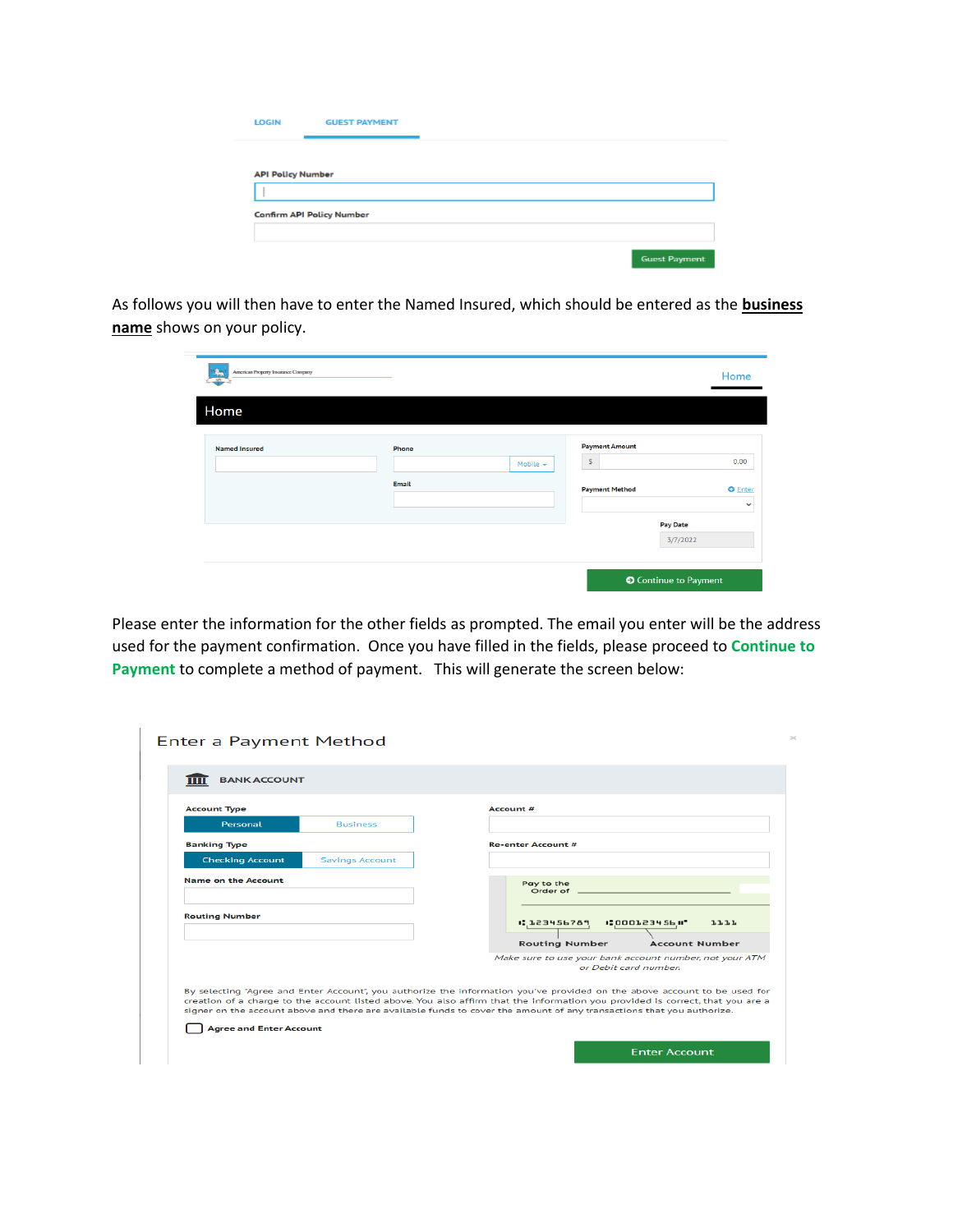Please follow the prompts for supplying your bank account information. The system should recognize a properly entered routing number (ABA) and display the name of your bank as confirmation. Make sure to read all important messaging displayed ahead of checking off the box next to **Agree and Enter Account**. Then please click on the green button for **Enter Account**.

Please follow the prompts to continue and verify payment. The **Payment Summary** dialog box will display the contact information, as well as the payment method bank and account information. It will also re-confirm the payment date. **Please note, payments cannot be back-dated through this system**. Please review the Terms and Conditions as are available on the right side of the screen.

| <b>Verify Payment</b>                                                                                            |                                                                                                                                                                                                                                                                              |                                 |                                                                               |                                                                                                                                                                                                                                                                                                                                                                                                                                                 |
|------------------------------------------------------------------------------------------------------------------|------------------------------------------------------------------------------------------------------------------------------------------------------------------------------------------------------------------------------------------------------------------------------|---------------------------------|-------------------------------------------------------------------------------|-------------------------------------------------------------------------------------------------------------------------------------------------------------------------------------------------------------------------------------------------------------------------------------------------------------------------------------------------------------------------------------------------------------------------------------------------|
|                                                                                                                  |                                                                                                                                                                                                                                                                              |                                 |                                                                               |                                                                                                                                                                                                                                                                                                                                                                                                                                                 |
| <b>CO PAYMENT SUMMARY</b>                                                                                        | <b>Payment Method</b>                                                                                                                                                                                                                                                        | <b>O</b> Enter                  | <b>Terms and Conditions</b>                                                   |                                                                                                                                                                                                                                                                                                                                                                                                                                                 |
| 1 Invoice                                                                                                        | \$100.00                                                                                                                                                                                                                                                                     | $\checkmark$                    |                                                                               | These terms and conditions are designed to provide you information on the services we provide and<br>outline important conditions that apply to your using this service. TDBank and various third party vendors                                                                                                                                                                                                                                 |
|                                                                                                                  |                                                                                                                                                                                                                                                                              | <b>Payment Date</b><br>3/7/2022 | perform functions on your account, agree to these terms and conditions.       | provide the Internet bill presentment and payment service. It is subject to the consumer banking<br>requiatory protections described in Requiation E of the Electronic Fund Transfers Act. When you open your<br>account with us, or any third party vendor acting on our behalf, you, and any person you authorize to                                                                                                                          |
| 2022.                                                                                                            | Payments confirmed before Monday, March 07, 2022 5:00 PM EST will be posted on Monday, March 07,<br>2022. Payments confirmed after Monday, March 07, 2022 5:00 PM EST will be posted on Tuesday, March 08,                                                                   |                                 | erroneous in any way, we shall have no obligation or liability for the error. | 1. Erroneous Instructions. If we receive a payment instruction authorized by you and the instruction is<br>2. Transaction Limitations. Please be aware that certain types of bank accounts have limits on the numbers<br>of transfers or withdrawals that may be made per month. Your bank may refuse transfers which would<br>exceed such limits, so we recommend you check with your bank to determine what limitations are<br>$\overline{a}$ |
|                                                                                                                  |                                                                                                                                                                                                                                                                              |                                 | <b>A</b> Print Terms and Conditions                                           |                                                                                                                                                                                                                                                                                                                                                                                                                                                 |
| <b>Named Insured</b>                                                                                             |                                                                                                                                                                                                                                                                              |                                 | Email $\odot$                                                                 | Phone                                                                                                                                                                                                                                                                                                                                                                                                                                           |
|                                                                                                                  |                                                                                                                                                                                                                                                                              |                                 |                                                                               |                                                                                                                                                                                                                                                                                                                                                                                                                                                 |
| By checking this box you agree to the terms and conditions stated above.<br>account ending in<br>March 07, 2022. | By clicking the Make Payment button I, abc towing, confirm that today, Monday March 07, 2022, I am authorizing a one-time debit from my Checking<br>in the amount of 100.00 to be remitted to American Property Insurance Company. This debit will occur on or after Monday, |                                 |                                                                               | <b>Make Payment</b>                                                                                                                                                                                                                                                                                                                                                                                                                             |
|                                                                                                                  | If you have any questions regarding this transaction request, please call 848-208-2000.                                                                                                                                                                                      |                                 |                                                                               | Cancel                                                                                                                                                                                                                                                                                                                                                                                                                                          |

You will need to mark the checkbox confirming you have read and agree to the payment via the account information entered, and then click on the **Make Payment** button. You should then see a confirmation screen as given below:

### Confirmation

Thank You! Your payment has been made.

| <b>B</b> Print Confirmation Page | <b>Payment Date</b>   | 2/9/2022 |
|----------------------------------|-----------------------|----------|
|                                  | <b>Payment Method</b> |          |
| $\sim$                           | <b>Total Payment</b>  | \$10.00  |

You have been provided a confirmation number. Please save this page for your records.

Payments confirmed before Wednesday, February 09, 2022 5:00 PM EST will be posted on Wednesday. February 09, 2022. Payments confirmed after Wednesday, February 09, 2022 5:00 PM EST will be posted on Thursday, February 10, 2022.

If you have any further questions about payments to American Property Insurance Company, please contact our office at 848-208-2000 Accounting.

| <b>Policy Number</b> | Confirmation # | <b>Payment Amount</b> | <b>Number of Invoices</b> |
|----------------------|----------------|-----------------------|---------------------------|
|                      | 3100727209     | \$10.00               |                           |

**Enroll With Your Current Information Return to Home** Log Out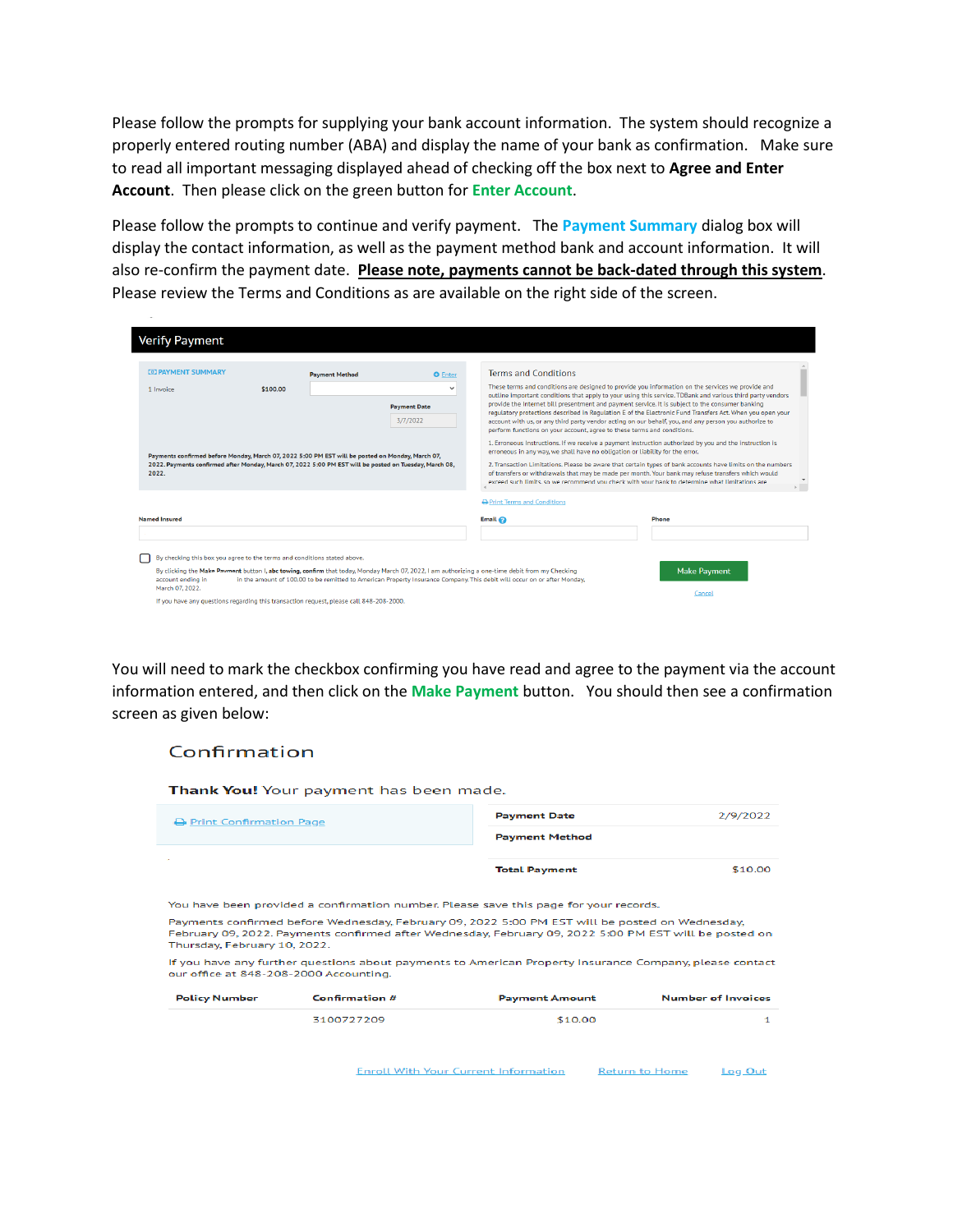This is available to print via the link in the dialog box. A confirmation will also be sent by email to the address you entered previously.

# **\*\*\*To establish a recurring (Auto Pay) option for this policy, DO NOT CLOSE THIS CONFIRMATION BOX**.

You will need to click on the Enroll with your Current Information link:

**Enroll With Your Current Information** 

**2. Setting Up a Profile via Enrollment**

When you click on Enroll With Your Current Information you will be directed to the **Account Setup** page where Named Insured, phone number, and your email should already be populated as part of your Profile.

| <b>Account Setup</b> |                             |                         |                         |                                     |                              |
|----------------------|-----------------------------|-------------------------|-------------------------|-------------------------------------|------------------------------|
| <b>PROFILE</b>       | <b>LOGIN &amp; PASSWORD</b> | <b>TERMS OF SERVICE</b> | <b>PAYMENT ACCOUNTS</b> |                                     |                              |
|                      |                             |                         |                         |                                     |                              |
| <b>Name</b>          |                             |                         |                         | <b>Contact Info</b>                 |                              |
| <b>Named Insured</b> |                             |                         |                         | Phone                               |                              |
|                      |                             |                         |                         |                                     | Mobile $\star$               |
|                      |                             |                         |                         | <b>Add Another Telephone Number</b> |                              |
|                      |                             |                         |                         | Email                               |                              |
|                      |                             |                         |                         |                                     |                              |
|                      |                             |                         |                         | <b>Add Another Email Address</b>    |                              |
|                      |                             |                         |                         |                                     |                              |
|                      |                             |                         |                         |                                     | Continue to Login & Password |
|                      |                             |                         |                         |                                     |                              |

If no changes are needed, please click on **Continue to Login & Password**.

You will need to create a login ID and password that meets all security guidelines as shown below. Also needed will be a Security Image as a further measure of identifying yourself and the payments page, as well as security questions which can be used to confirm your identity and reset credentials.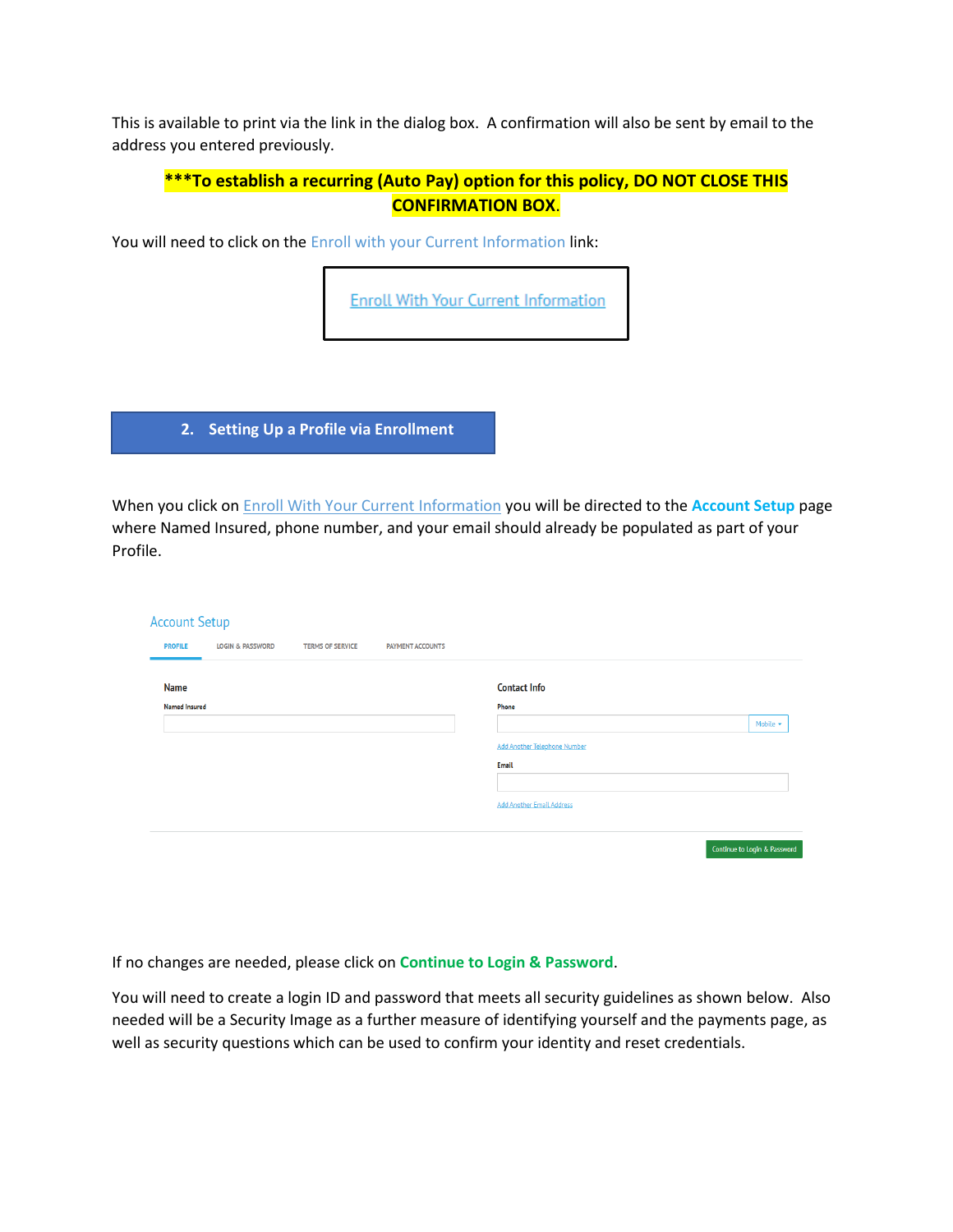### **Account Setup**

| <b>Create an Account</b>                                                                                                                                                                                                                 |                         | Choose a Security Image and give it a label             |                                                                                                       |
|------------------------------------------------------------------------------------------------------------------------------------------------------------------------------------------------------------------------------------------|-------------------------|---------------------------------------------------------|-------------------------------------------------------------------------------------------------------|
| <b>Login ID</b>                                                                                                                                                                                                                          |                         | label on a notification, you can be sure it is from us. | You'll see your selected security image and label in email notifications. When you see your image and |
| Password                                                                                                                                                                                                                                 |                         |                                                         |                                                                                                       |
| Passwords must have at least 8 characters and have at least 3 of the following:<br>- 1 or more numbers<br>- 1 or more uppercase characters<br>- 1 or more lowercase characters                                                           |                         |                                                         |                                                                                                       |
| Passwords can include only the special characters: **-/=?^_{}~!@\$<br>Passwords cannot include:<br>- the last password<br>- your name                                                                                                    |                         |                                                         |                                                                                                       |
| - your Login ID<br>- more than 3 repeating characters, numbers or special characters, such as<br>AAAA, 2222 or !!!!<br>- more than 3 consecutive characters or numbers, such as aBcD or 4567<br>- the zero character at the start or end | Give your image a label |                                                         |                                                                                                       |
| Re-enter password, just to be sure                                                                                                                                                                                                       |                         |                                                         |                                                                                                       |
|                                                                                                                                                                                                                                          |                         |                                                         |                                                                                                       |
|                                                                                                                                                                                                                                          |                         |                                                         |                                                                                                       |
|                                                                                                                                                                                                                                          |                         |                                                         |                                                                                                       |

#### $Ch$

| <b>Question 1</b>                                                             | Answer 1        |                                                       |
|-------------------------------------------------------------------------------|-----------------|-------------------------------------------------------|
| What is your grandmother's maiden name on your father's side?<br>$\checkmark$ |                 |                                                       |
| <b>Question 2</b>                                                             | <b>Answer 2</b> |                                                       |
| What is your grandmother's maiden name on your mother's side?<br>$\checkmark$ |                 |                                                       |
| Question 3                                                                    | Answer 3        |                                                       |
| How many brothers and sisters did your mother have?<br>$\checkmark$           |                 |                                                       |
| <b>Question 4</b>                                                             | Answer 4        |                                                       |
| What city was your first job in?<br>$\checkmark$                              |                 |                                                       |
| <b>Question 5</b>                                                             | Answer 5        |                                                       |
| What was your boss's first name at your first job?<br>$\checkmark$            |                 |                                                       |
|                                                                               |                 |                                                       |
|                                                                               |                 |                                                       |
|                                                                               |                 | <b>Continue to Terms of Service</b><br><b>Go Back</b> |

When all has been completed make sure to click on the button for **Continue to Terms of Service**. The **Terms of Service** are posted for your review via the link.

| <b>Account Setup</b>    |                               |                         |                                                                                                                        |                |                                     |
|-------------------------|-------------------------------|-------------------------|------------------------------------------------------------------------------------------------------------------------|----------------|-------------------------------------|
| $\vee$ PROFILE          | <b>√ LOGIN &amp; PASSWORD</b> | <b>TERMS OF SERVICE</b> | <b>PAYMENT ACCOUNTS</b>                                                                                                |                |                                     |
|                         |                               |                         |                                                                                                                        |                |                                     |
| <b>Terms of Service</b> |                               |                         |                                                                                                                        |                |                                     |
|                         |                               |                         | By clicking this box, you are enrolling in this service and have read and agree to the Terms of Service for this site. |                |                                     |
|                         |                               |                         |                                                                                                                        |                |                                     |
|                         |                               |                         |                                                                                                                        | <b>Go Back</b> | <b>Continue To Payment Accounts</b> |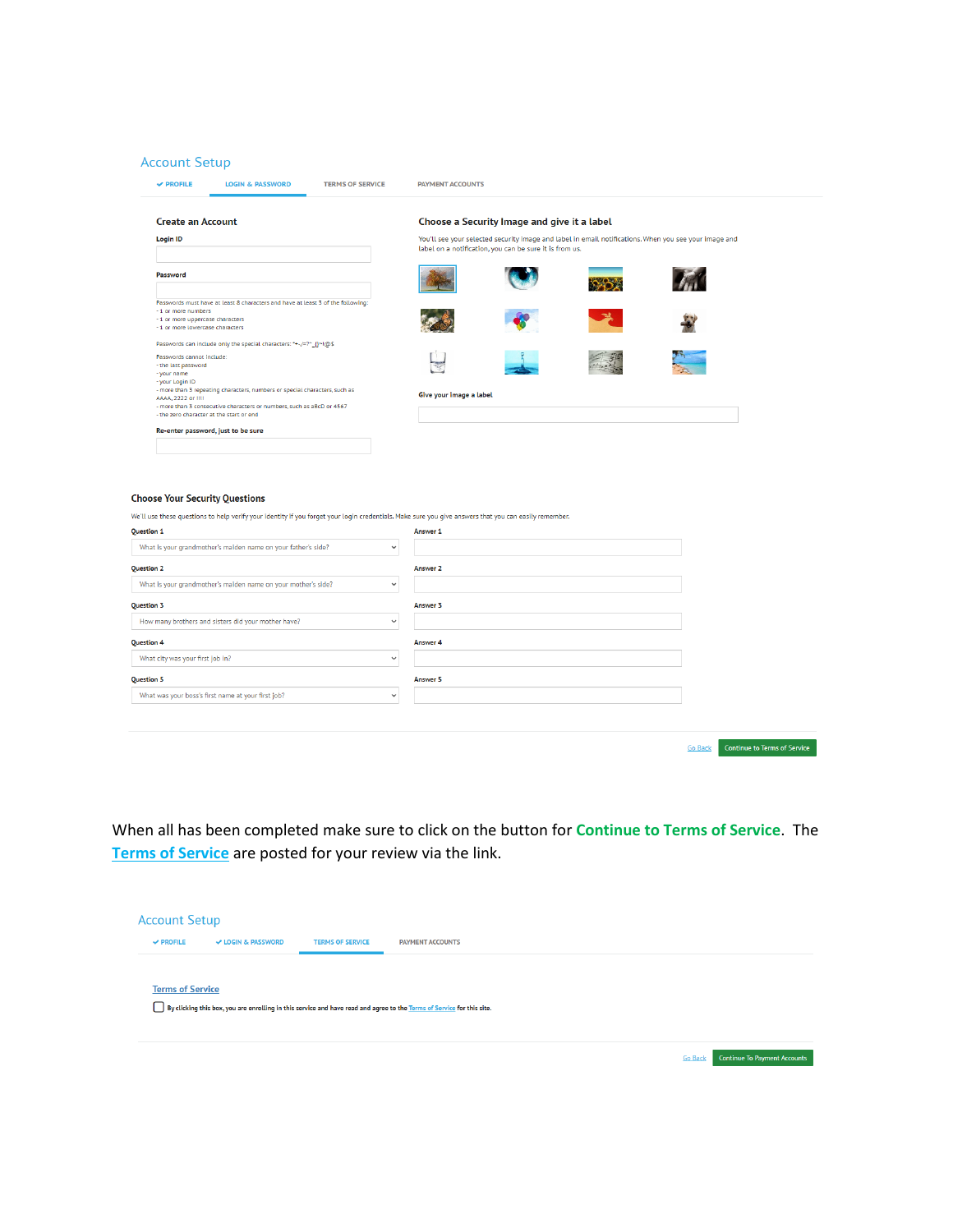Please check off the box confirming your enrollment and agreement per the Terms of Service once they have been read, and then click on the **Continue to Payment Accounts** button.

Next you will have to confirm your payment method information as follows:

| <b>BANK ACCOUNT</b>        |                        |                                                                                                                                                                                                                                                                                           |
|----------------------------|------------------------|-------------------------------------------------------------------------------------------------------------------------------------------------------------------------------------------------------------------------------------------------------------------------------------------|
| <b>Account Type</b>        |                        | Account #                                                                                                                                                                                                                                                                                 |
| Personal                   | <b>Business</b>        |                                                                                                                                                                                                                                                                                           |
| <b>Banking Type</b>        |                        | <b>Re-enter Account #</b>                                                                                                                                                                                                                                                                 |
| <b>Checking Account</b>    | <b>Savings Account</b> |                                                                                                                                                                                                                                                                                           |
| <b>Name on the Account</b> |                        | Order of <b>contract of the contract of the contract of the contract of the contract of the contract of the contract of the contract of the contract of the contract of the contract of the contract of the contract of the cont</b><br>1.123456789<br><b>1:000123456#</b><br><b>LLLL</b> |
| <b>Routing Number</b>      |                        | <b>Routing Number</b><br><b>Account Number</b>                                                                                                                                                                                                                                            |
| Routing number is required |                        | Make sure to use your bank account number, not your ATM or Debit card number.                                                                                                                                                                                                             |
|                            |                        | By selecting "Agree and Add Account", you authorize the information you've provided on the above account to be used for creation of a charge to the account listed above. You also affirm that the information you                                                                        |

Any information you entered as part of a Guest Payment may be populated, and you are permitted to use the same bank account for recurring payments (Auto Pay). Once completed, please read the important messaging at the bottom of the page, and then check off the box next to **Agree and Add Account**. Please proceed with any further prompts and then click on the **Finish Enrollment** button.

An email confirmation that your account is set up will then be issued. Please click on any included link in the email to make sure that activation is fully set. The display page confirming activation is also shown below:

| <b>Activate Your Account</b>                                                                              | After activating your account, click here to         |
|-----------------------------------------------------------------------------------------------------------|------------------------------------------------------|
| We've sent an activation link to                                                                          | login                                                |
| Click the link in the email to validate your email address and                                            | <b>Account Login</b>                                 |
| activate your account with us. If you don't see an email from us,<br>check your "Spam" or "Junk" folders. |                                                      |
| <b>Resend Activation Email</b>                                                                            |                                                      |
| Didn't get our email? We can resend it to the Email on file or an<br>alternate address.                   | <b>Send Email to another Email</b><br><b>Address</b> |
| <b>Resend Email to</b>                                                                                    | <b>Alternate Address</b>                             |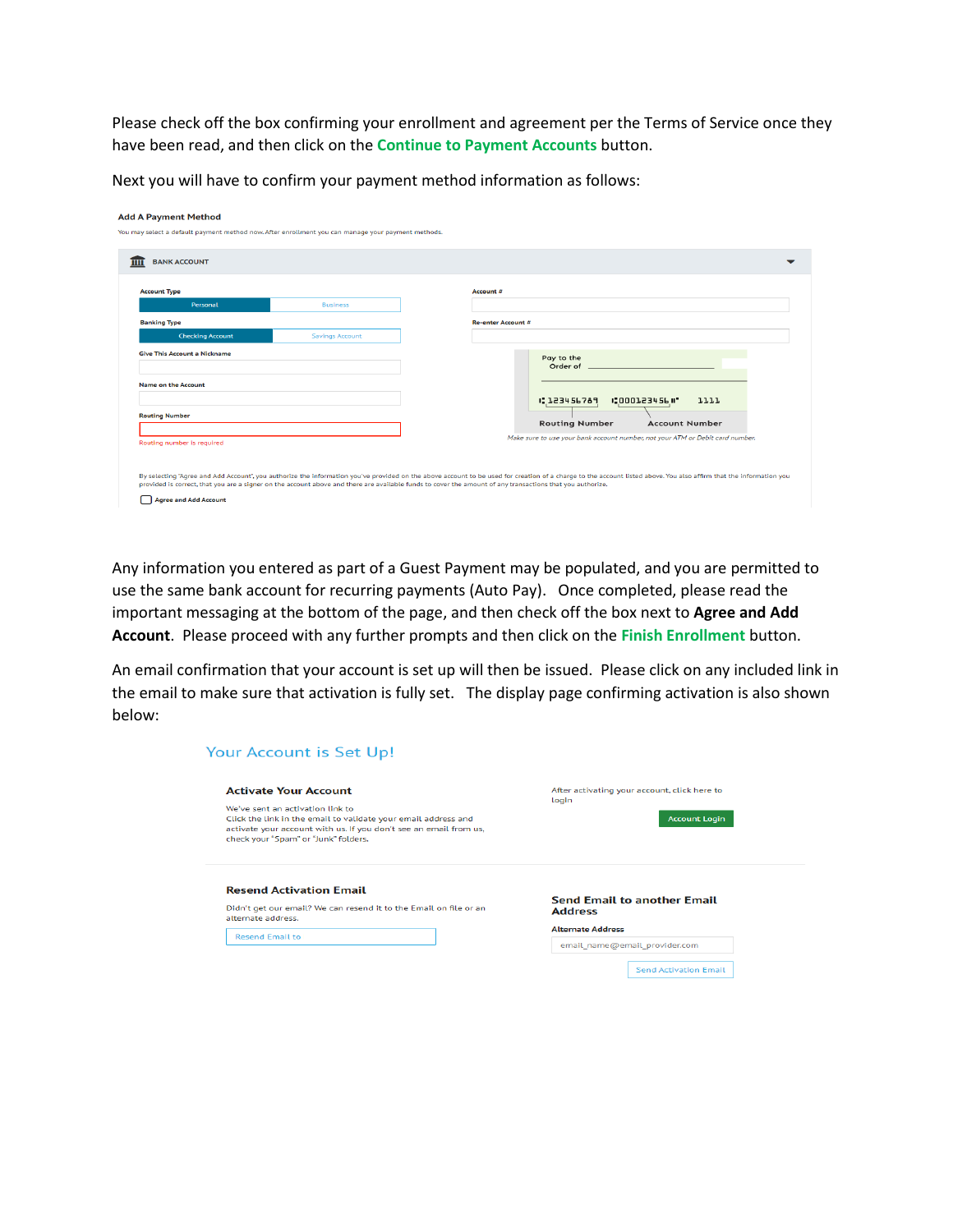## **3. Setting Up Recurring Payment Timing and Amount**

The last step now that your bank account has been set up is to choose the recurring (Auto Pay) timing and amounts. Click on any prompts to get to the Login page in the portal. Enter your Login ID and password and click the **Login** button to get to the **Home** page.

|                                              | American Property Insurance Company |                                                                |                     |                      | Home                         | <b>Payment History</b>                                                                                                                                                                                                                                                                        | <b>Auto Pay</b> | ۰ |
|----------------------------------------------|-------------------------------------|----------------------------------------------------------------|---------------------|----------------------|------------------------------|-----------------------------------------------------------------------------------------------------------------------------------------------------------------------------------------------------------------------------------------------------------------------------------------------|-----------------|---|
| Home<br><b>Policy Number</b><br>$\checkmark$ |                                     | <b>Payment Amount</b><br>$\mathsf{S}$<br><b>Payment Method</b> |                     | Pay Date<br>3/8/2022 | <b>O</b> Add<br>$\checkmark$ | MESSAGES<br>View<br>A hard copy check can be sent to 4 Industrial<br>ш<br>Way West, Ste. 102, Eatontown, NJ 07724.<br>Please make check payable to American<br>$\overline{\phantom{a}}$<br>$\bullet$ $\circ$<br><b>D TEXT NOTIFICATIONS</b><br>Enable<br><b>S<sub>s</sub> AUTO PAY</b><br>Add |                 |   |
|                                              | <b>Previous Payments</b>            |                                                                |                     |                      |                              | <b>O</b> Continue to Payment                                                                                                                                                                                                                                                                  |                 |   |
|                                              | Confirmation #                      | <b>Payment Method</b>                                          | <b>Payment Date</b> | <b>Total Amount</b>  | <b>Status</b>                |                                                                                                                                                                                                                                                                                               |                 |   |
|                                              | 3100726885                          | <b>ACH</b>                                                     | 2/8/2022            | 100.00               | Paid                         |                                                                                                                                                                                                                                                                                               |                 |   |
| ۰.                                           | 3100726895                          | <b>ACH</b>                                                     | 2/8/2022            | 150.00               | Paid                         |                                                                                                                                                                                                                                                                                               | ⊠               |   |

Please then click on the **Auto Pay** link at the top right corner.

|                                                          | Home                                                                                                                                                                                                                 | <b>Payment History</b> | <b>Auto Pay</b> |                              |
|----------------------------------------------------------|----------------------------------------------------------------------------------------------------------------------------------------------------------------------------------------------------------------------|------------------------|-----------------|------------------------------|
| <b>Auto Pay</b>                                          |                                                                                                                                                                                                                      |                        |                 |                              |
| Auto Pay                                                 |                                                                                                                                                                                                                      |                        |                 | <b>O</b> Create New Auto Pay |
| <b>Auto Pay Message</b><br>Payments are being processed. | Auto Pay will begin following the first billing cycle after you have set up the Recurring Payment (which<br>could be up to 30 days). Continue to pay as usual until you receive an email notifying you the Recurring |                        |                 |                              |

Click on the **Create New Auto Pay** button. Fill in a payment name of your choice that can help identify the payment on any bank statements, transaction receipts, or otherwise. Using terms such as insurance payment, API, and/or your policy name are most helpful.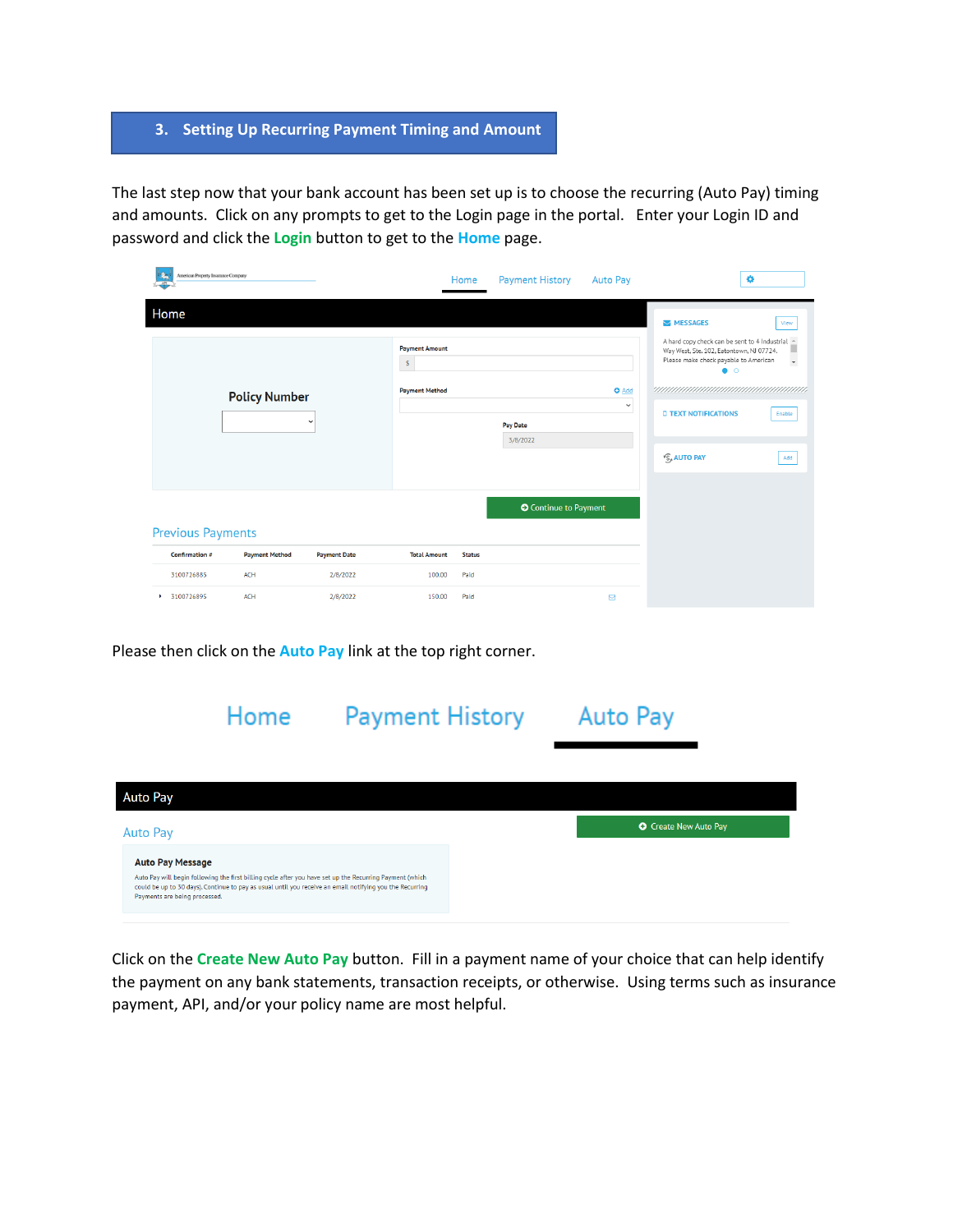| <b>PAYMENT INFO</b>         | <b>SCHEDULE</b> | <b>PAYMENT METHOD</b> | <b>AUTHORIZATIONS</b> |                                                                                                                                                                                                                                                       |
|-----------------------------|-----------------|-----------------------|-----------------------|-------------------------------------------------------------------------------------------------------------------------------------------------------------------------------------------------------------------------------------------------------|
| <b>Payment Name</b>         |                 |                       |                       |                                                                                                                                                                                                                                                       |
| <b>Select Policy Number</b> |                 |                       |                       | <b>Auto Pay for Policy Number</b>                                                                                                                                                                                                                     |
|                             |                 |                       | $\checkmark$          | Auto Pay will begin following the first billing cycle after you have set up the Recurring Payment<br>(which could be up to 30 days). Continue to pay as usual until you receive an email notifying you<br>the Recurring Payments are being processed. |

Click on the **Continue** button.

**You must then select the payment plan option that matches the payment plan confirmed with your**  agent and/or API when the policy was bound. If you do not know the payment plan, please call in to your agent or the Company for clarification. The Quarterly Plan will debit your account every three months. **For API policies on the 9-Pay Plan, please select "Day of the Month"**. Enter the starting date and the payment amount. The Payment amount needs to include the \$6 installment charge.

*\*\*If you need assistance with the amounts, please ask your agent or the Company for a Billing Schedule. We will be happy to provide one to avoid any unintended mismatch between recurring payments and the amounts due to the Company.*

| When would you like to make your payment?                                                                                                            |                            |  |  |  |  |  |
|------------------------------------------------------------------------------------------------------------------------------------------------------|----------------------------|--|--|--|--|--|
| Day of the Month                                                                                                                                     | Quarterly                  |  |  |  |  |  |
| Select a valid starting date using the calendar<br>簡<br>3/9/2022<br>Auto Pay will execute every 3 calendar months on the selected day of the month.  |                            |  |  |  |  |  |
| <b>Payment Amount</b>                                                                                                                                |                            |  |  |  |  |  |
| <b>Fixed Amount</b>                                                                                                                                  |                            |  |  |  |  |  |
| Pay \$<br>each time.<br>Auto Pay will pay a specific amount.                                                                                         |                            |  |  |  |  |  |
| <b>Keep Making This Payment Until</b>                                                                                                                |                            |  |  |  |  |  |
| I Stop The Payment                                                                                                                                   |                            |  |  |  |  |  |
| The Auto Pay will continue until it is cancelled.                                                                                                    |                            |  |  |  |  |  |
| Send me a reminder 1<br>$\vee$ days before payment is to be processed.                                                                               |                            |  |  |  |  |  |
| Disclaimer: We recommend you record this payment schedule as a reminder in the event the email is overlooked or not delivered to your email address. |                            |  |  |  |  |  |
|                                                                                                                                                      | <b>Go Back</b><br>Continue |  |  |  |  |  |

At the bottom you will see an option to have a reminder message sent by email to notify you a payment is about to be processed. Please note: the reminder email, or the failure of a reminder message to be delivered to you, does not serve to relieve your duties to ensure all monies due to the Company for your policy are received.

After clicking **Continue** your existing bank information should be displayed as the default **Payment Method**. You can add multiple bank accounts to your profile as needed.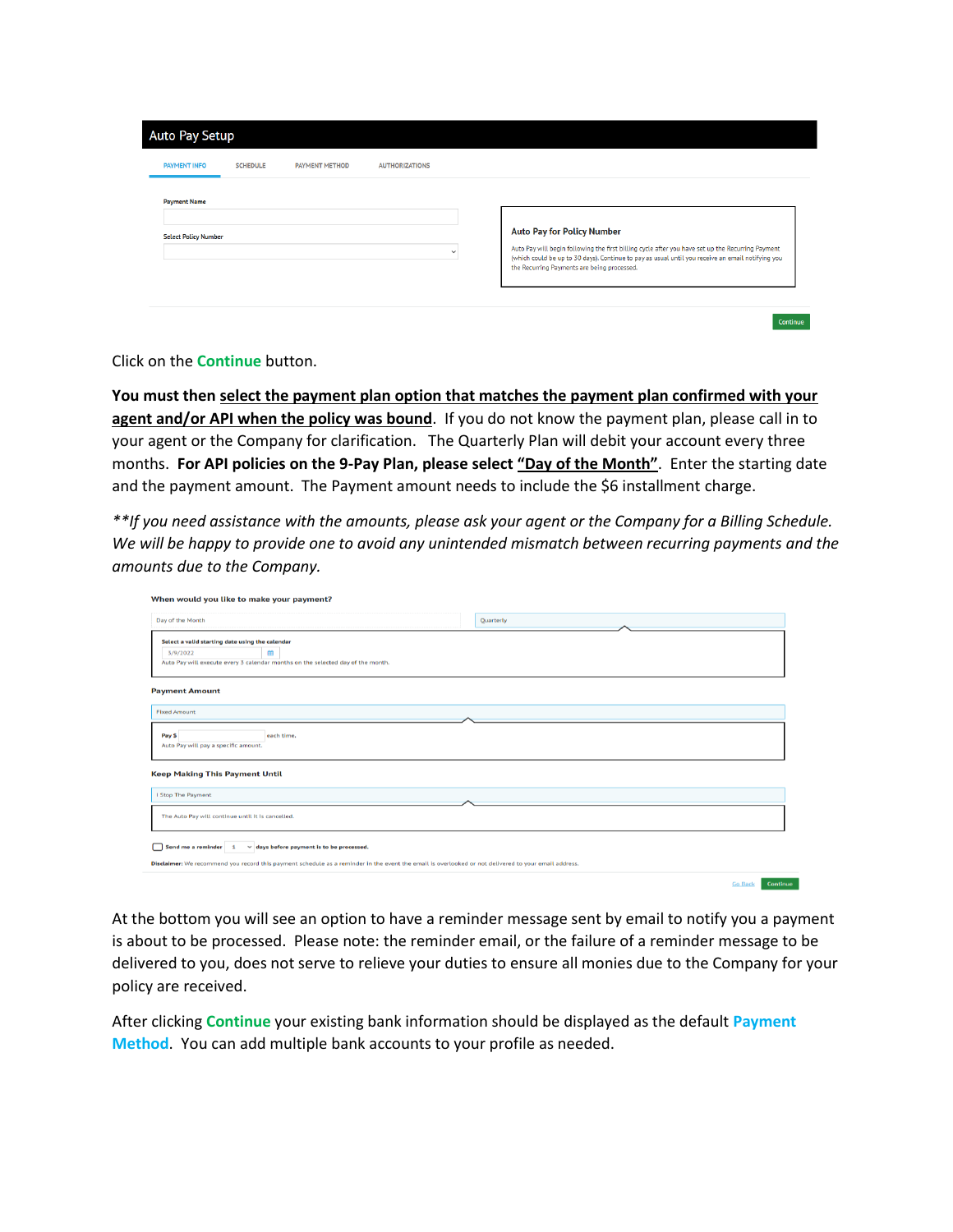| Auto Pay Setup        |            |                       |                            |
|-----------------------|------------|-----------------------|----------------------------|
| <b>√ PAYMENT INFO</b> | V SCHEDULE | <b>PAYMENT METHOD</b> | <b>AUTHORIZATIONS</b>      |
| <b>Payment Method</b> |            |                       | $O$ $Add$<br>$\checkmark$  |
|                       |            |                       | <b>Go Back</b><br>Continue |

After clicking **Continue** you will see the **Billing Authorization** wording and confirmation as shown below. Please read all messaging and then click the checkbox to agree and accept.

| <b>Billing Authorization</b>       |                                   |  |                                                                                                                                                                                                                                                                                                                                                                                                                                                                                                                                                                                                                                                                                                                                                                                                                                                                                                                                                                                                                                                                                                                | <b>A</b> Print Authorization |
|------------------------------------|-----------------------------------|--|----------------------------------------------------------------------------------------------------------------------------------------------------------------------------------------------------------------------------------------------------------------------------------------------------------------------------------------------------------------------------------------------------------------------------------------------------------------------------------------------------------------------------------------------------------------------------------------------------------------------------------------------------------------------------------------------------------------------------------------------------------------------------------------------------------------------------------------------------------------------------------------------------------------------------------------------------------------------------------------------------------------------------------------------------------------------------------------------------------------|------------------------------|
| which a Auto Pay can be processed. | at the stated times listed above. |  | I authorize American Property Insurance Company to automatically initiate entries to my financial account listed above in this authorization, for payments to my American Property Insurance Company account<br>I further authorize the Financial Institution to accept these debit entries as valid debit activities under my account. Proof of the payment will appear on my financial account statement as one charge to American<br>Property Insurance Company. My authorization will remain in effect for the length of time stated above or until I cancel it online and give American Property Insurance Company a reasonable opportunity to act.<br>Your Auto Pay will be initiated and a payment made either after an invoice is rendered, or on a date selected during setup. In the event that no invoice is rendered or the date you select is prior to the posting of an<br>invoice (except for specific date for a fixed amount, which doesn't need a new invoice rendered), then the Auto Pay will not be made. We are not responsible for a Auto Pay where no invoice is in the system against |                              |
|                                    |                                   |  |                                                                                                                                                                                                                                                                                                                                                                                                                                                                                                                                                                                                                                                                                                                                                                                                                                                                                                                                                                                                                                                                                                                |                              |

Once clicking **Finish** you will receive a confirmation message. Editing of your profile can be performed by clicking on the **Review/Edit/Delete** button, or otherwise where an Edit link is found. Please be sure any changes are saved by pressing the Save Changes button.

| <b>Auto Pay</b>                                  |                    |
|--------------------------------------------------|--------------------|
| <b>Auto Pay</b>                                  |                    |
| <b>INSURANCE PAYMENT</b>                         | Review/Edit/Delete |
| Paid on Account<br>Paid every 3 calendar months. |                    |